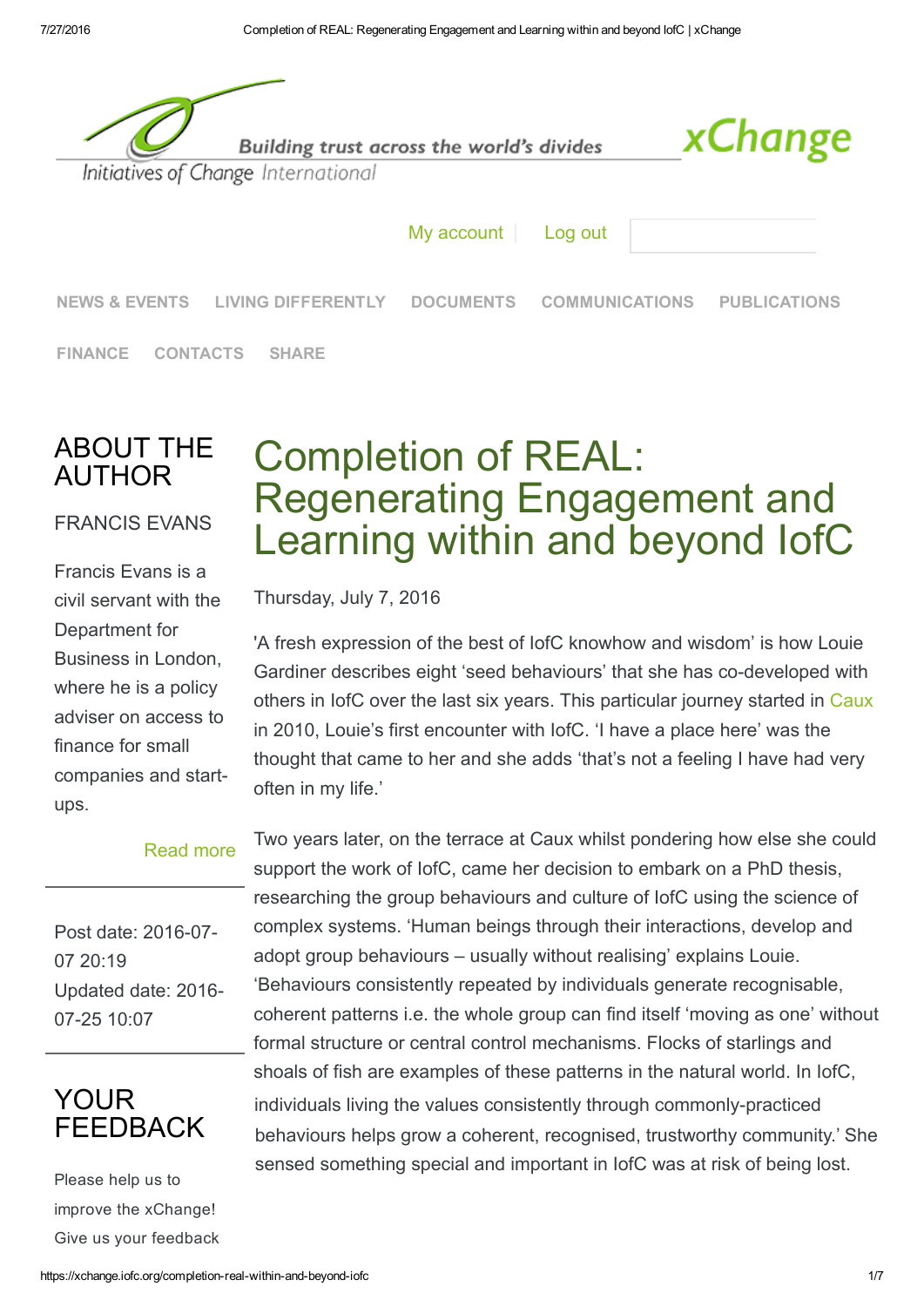#### 7/27/2016 Completion of REAL: Regenerating Engagement and Learning within and beyond IofC | xChange

on any findings, suggestions or just tell us how you like the xChange. We want to make the xChange a lively place where you like to return and find what you are looking for. Your xChange People

Subject

Your feedback \*

Submit







For the last year, Louie has been facilitating and accompanying a group of 11 participants of all ages in a programme of learning and reflection called 'REAL: Regenerating Engagement And Learning within and beyond IofC, starting with myself'. She herself has been supported and accompanied by life-time volunteer, Jean Brown in Australia.